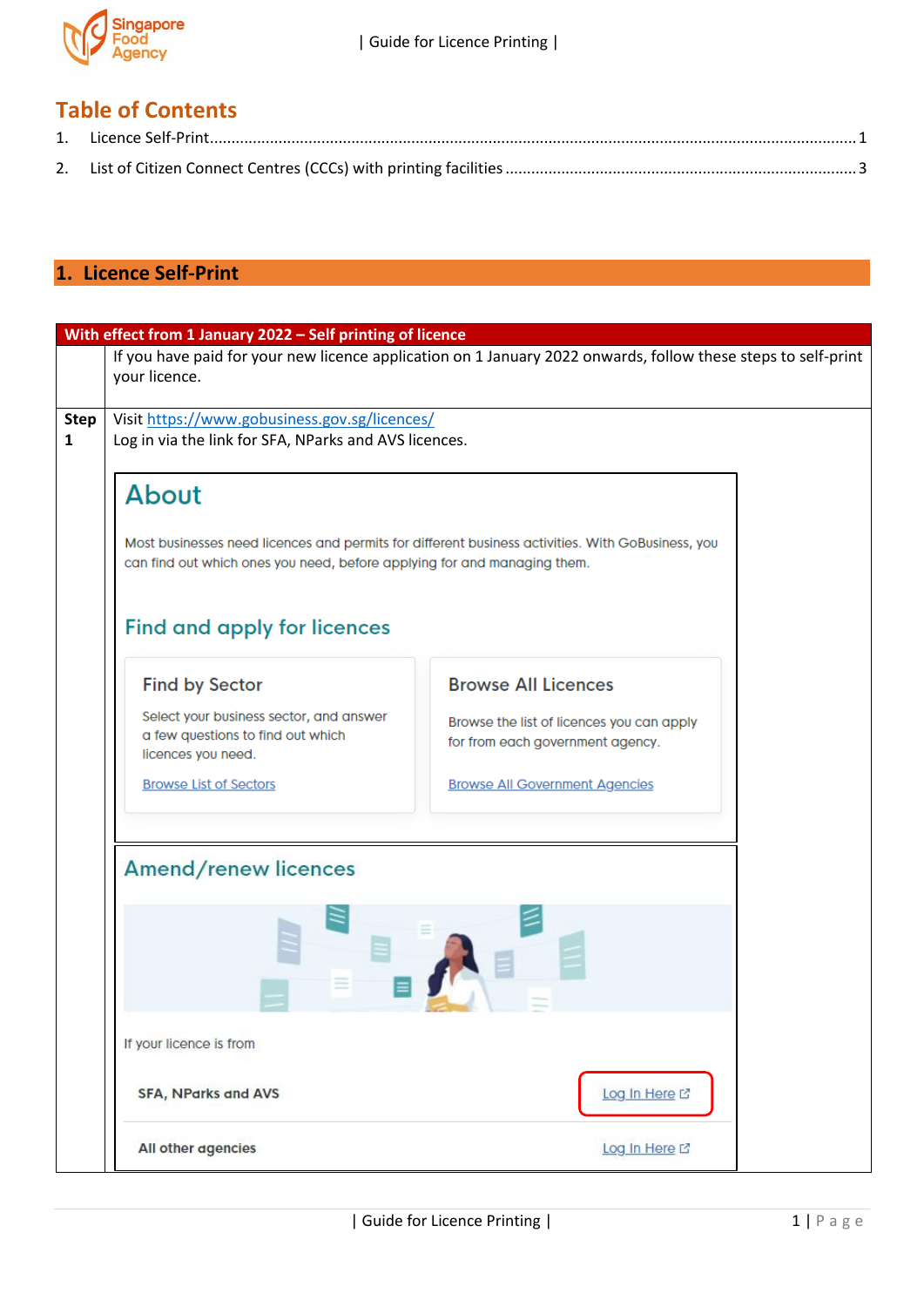

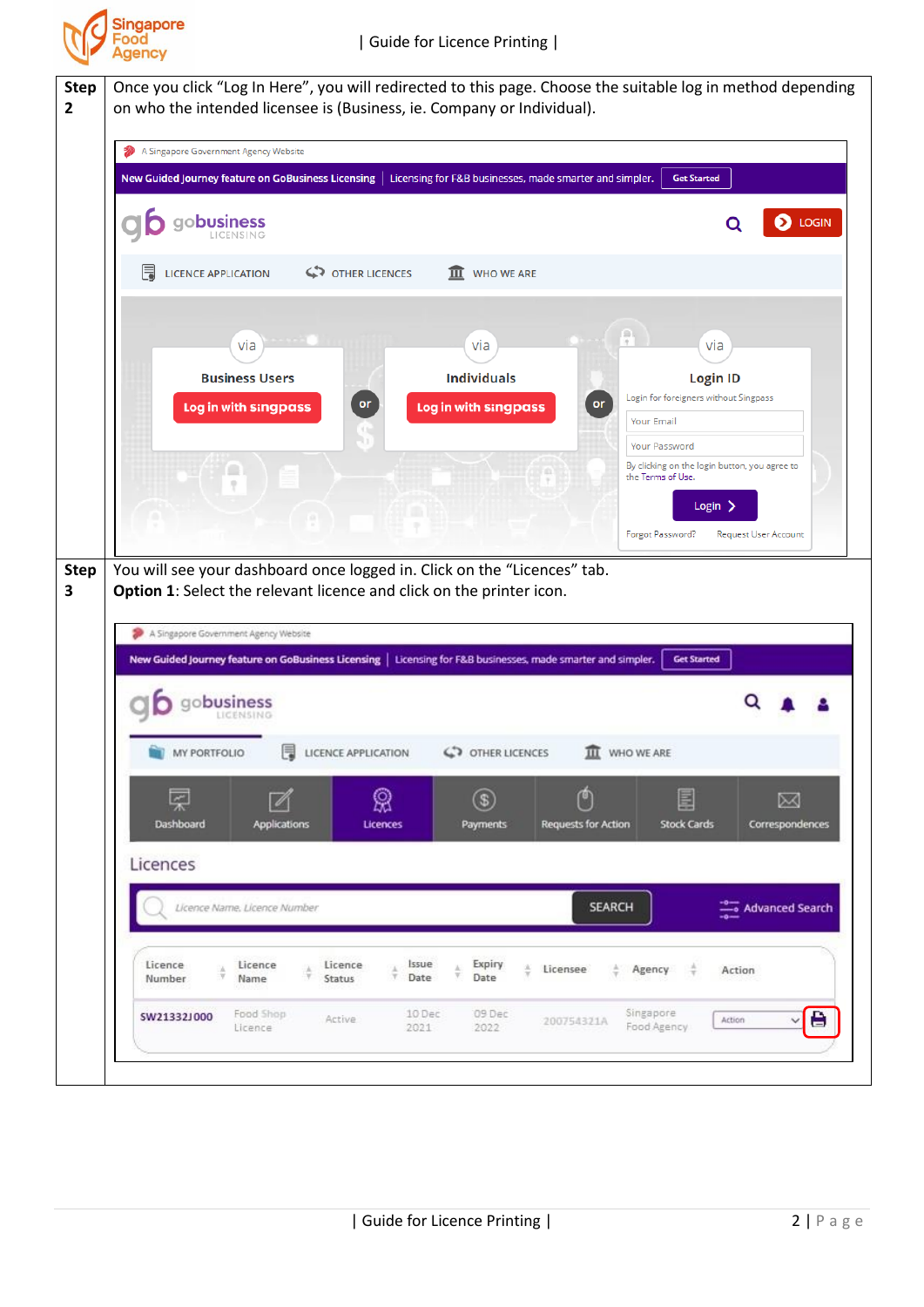

|                                             | New Guided Journey feature on GoBusiness Licensing   Licensing for F&B businesses, made smarter and simpler. |                                        | <b>Get Started</b>                                    |                 |
|---------------------------------------------|--------------------------------------------------------------------------------------------------------------|----------------------------------------|-------------------------------------------------------|-----------------|
|                                             |                                                                                                              |                                        |                                                       |                 |
| obusiness                                   |                                                                                                              |                                        |                                                       | O               |
|                                             |                                                                                                              |                                        |                                                       |                 |
| MY PORTFOLIO                                | 閸<br>LICENCE APPLICATION                                                                                     | C OTHER LICENCES                       | m<br>WHO WE ARE                                       |                 |
| <b>Lette</b>                                | ଭୁ                                                                                                           | $\overline{\mathbf{s}}$                | e<br>目                                                | ⊠               |
| Dashboard                                   | Applications<br>Licences                                                                                     | Payments                               | <b>Requests for Action</b><br><b>Stock Cards</b>      | Correspondences |
|                                             |                                                                                                              |                                        |                                                       |                 |
| <b>Licence Details</b>                      |                                                                                                              |                                        |                                                       |                 |
| Licence Number                              | SW21332J000                                                                                                  | <b>Business Operating</b><br>Address   | 31 SCIENCE PARK ROAD, #01-11<br>THE CRIMSON S(117611) |                 |
| Licensee                                    | 200754321A                                                                                                   |                                        | 09 Dec 2022                                           |                 |
| Licence Name                                | <b>FoodShopLicence</b>                                                                                       | Expiry Date                            | 10 Dec 2021                                           |                 |
| Status                                      | Active                                                                                                       | Issue Date                             |                                                       |                 |
|                                             |                                                                                                              | Agency                                 | Singapore Food Agency                                 |                 |
| <b>BACK</b>                                 | <b>VIEW LICENCE INFORMATION</b>                                                                              | CANCEL<br><b>AMEND</b><br><b>RENEW</b> | <b>PRINT</b>                                          |                 |
|                                             |                                                                                                              |                                        |                                                       |                 |
|                                             | A pop up will appear. Click on "Print" to proceed to print your licence.                                     |                                        |                                                       |                 |
| <b>Warning!</b>                             |                                                                                                              |                                        |                                                       | $\mathbf{x}$    |
|                                             |                                                                                                              |                                        |                                                       |                 |
| <b>Document Name</b>                        |                                                                                                              |                                        |                                                       | Watermarked     |
| ۵                                           | FOOD SHOP LICENCE CERTIFICATESW20711B000                                                                     |                                        | N                                                     |                 |
| Ń<br>FOOD SHOP COVER LETTERSW20711B000<br>O |                                                                                                              |                                        |                                                       |                 |
|                                             |                                                                                                              |                                        |                                                       |                 |

## <span id="page-2-0"></span>**2. List of Citizen Connect Centres (CCCs) with printing facilities**

• Please call the respective CCC to confirm availability of printing services and operating hours\* before making your way there.

*\*Generally, CCCs are open from 10am to 6pm daily and are closed on Public Holidays.*

| S/N | Name of CC                                | <b>Address</b>                                                         | <b>Contact Number</b> |
|-----|-------------------------------------------|------------------------------------------------------------------------|-----------------------|
| 1.  | <b>Bedok Community Centre</b>             | 850 New Upper Changi Road S(467352)                                    | 6449 6323             |
| 2.  | <b>Bukit Batok East Community</b><br>Club | Blk 268, Bukit Batok East Ave 4, #01-256,<br>$S(650268)$ *temp office* | 65659330              |
| 3.  | Changi Simei Community Club               | 10 Simei Street 2 S(529915)                                            | 6781 6058             |
| 4.  | Chua Chu Kang Community Club              | 35 Teck Whye Avenue S(688892)                                          | 6769 1694             |
| 5.  | <b>Eunos Community Club</b>               | 180 Bedok Reservoir Road S(479220)                                     | 6448 6971             |